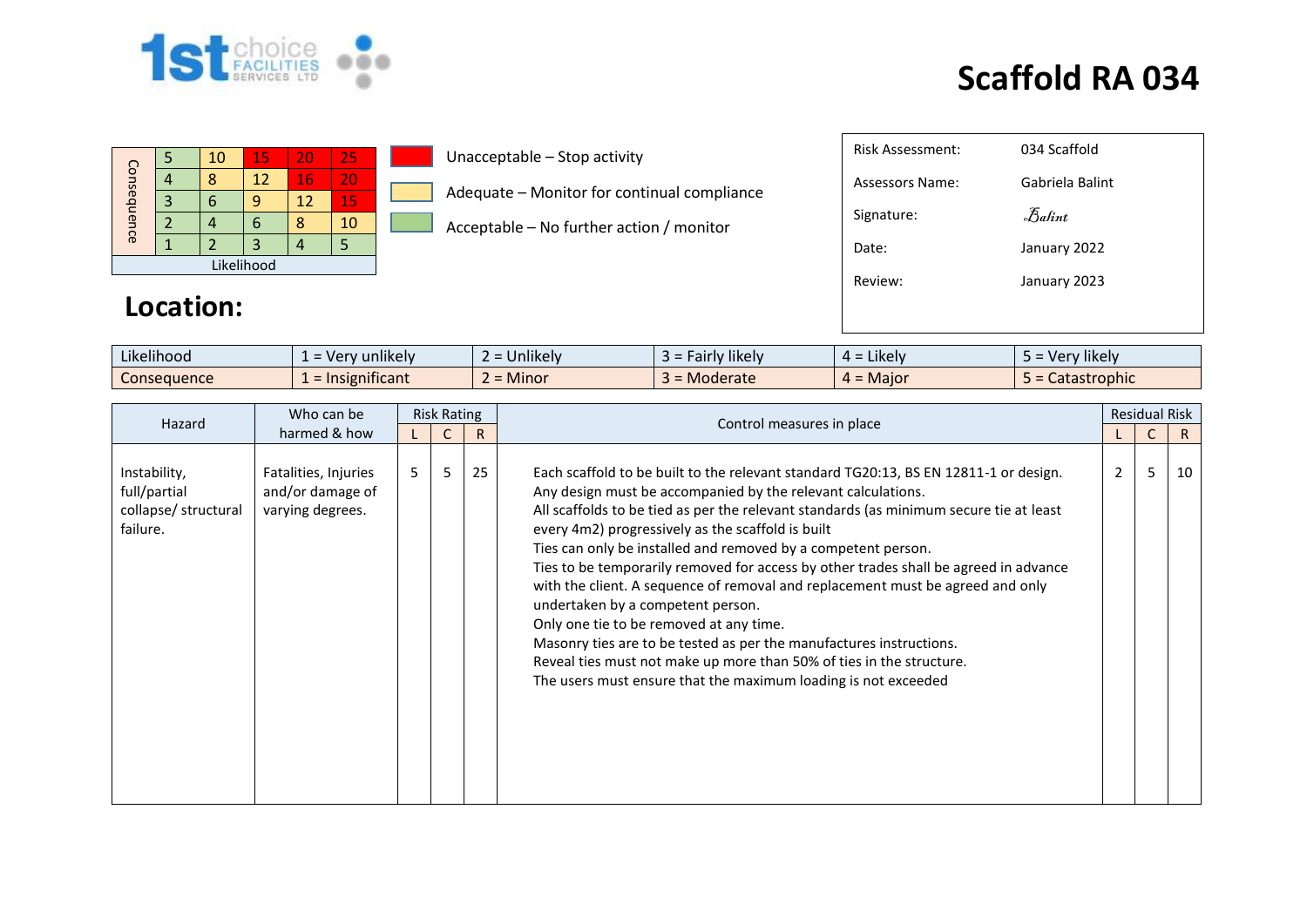

| Hazard                                                                                    | Who can be                                                                              | <b>Risk Rating</b> |              |              | Control measures in place                                                                                                                                                                                                                                                                                                                                                                                                                                                                                                                                 |                | <b>Residual Risk</b> |    |
|-------------------------------------------------------------------------------------------|-----------------------------------------------------------------------------------------|--------------------|--------------|--------------|-----------------------------------------------------------------------------------------------------------------------------------------------------------------------------------------------------------------------------------------------------------------------------------------------------------------------------------------------------------------------------------------------------------------------------------------------------------------------------------------------------------------------------------------------------------|----------------|----------------------|----|
|                                                                                           | harmed & how                                                                            |                    | $\mathsf{C}$ | $\mathsf{R}$ |                                                                                                                                                                                                                                                                                                                                                                                                                                                                                                                                                           |                | $\mathsf C$          | R. |
| Fall of Person<br>during scaffold<br>erection and<br>dismantling                          | Fatality or serious<br>injury                                                           | 5                  | 5            | 25           | Scaffolders to be trained in harness awareness and wear approved full body safety<br>harness<br>Harness to be used in accordance with the current NASC guidance note SG4:15<br>Rescue to be in accordance with the rescue plan utilizing a hierarchy of recovery<br>depending on the location/condition of the fallen person                                                                                                                                                                                                                              | $\overline{2}$ | 5                    | 10 |
| Fall of materials<br>during movement<br>on site and during<br>erection and<br>dismantling | Fatality, Injury to<br>others and /or<br>damage to plant,<br>equipment or<br>buildings. | 5                  | 5            | 25           | Work area to be closed off using suitable means to prevent access.<br>Materials to be stored by suitable means to prevent inadvertent movement e.g. use of<br>fitting bags<br>Materials not to be stored vertically unless prevented from falling.<br>The use of tool restraint lanyards to be subject to job specific risk assessment.<br>Employees to wear safety helmets and safety boots.<br>Exclusion zones in place as necessary<br>Scaffolders to wear palm dipped nitrile gloves or similar                                                       | 2              | 5                    | 10 |
| Slips, Trips & Falls<br>when walking<br>around site or on<br>scaffold                     | Injuries of varying<br>degrees.                                                         | 5                  | 4            | 20           | Choose an access route or work area that is free of tripping hazards.<br>Clear away any tripping hazards that can be moved.<br>Report any residual hazards to supervisor for communication to client<br>Operatives to be aware of their working environment and beware of manholes,<br>trenches, steelwork, cables, pipework and other tripping hazards, Do not step onto or<br>over debris.<br>Do not enter access routes or work areas that are not adequately lit<br>Store scaffold materials in a neat and tidy manner. Using barriers if applicable. | 2              | 4                    | 8  |
| Fall of Person from<br>Vehicle                                                            | Fatality or serious<br>injury                                                           | 5                  | 5.           | 25           | Use of demountable scaffold beds where possible<br>Access to/from vehicle to be in a controlled manner. No jumping down.<br>Use of common site loading/unloading provisions where available<br>Erect and use temporary guard rail where practicable.                                                                                                                                                                                                                                                                                                      | 2              | 5                    | 10 |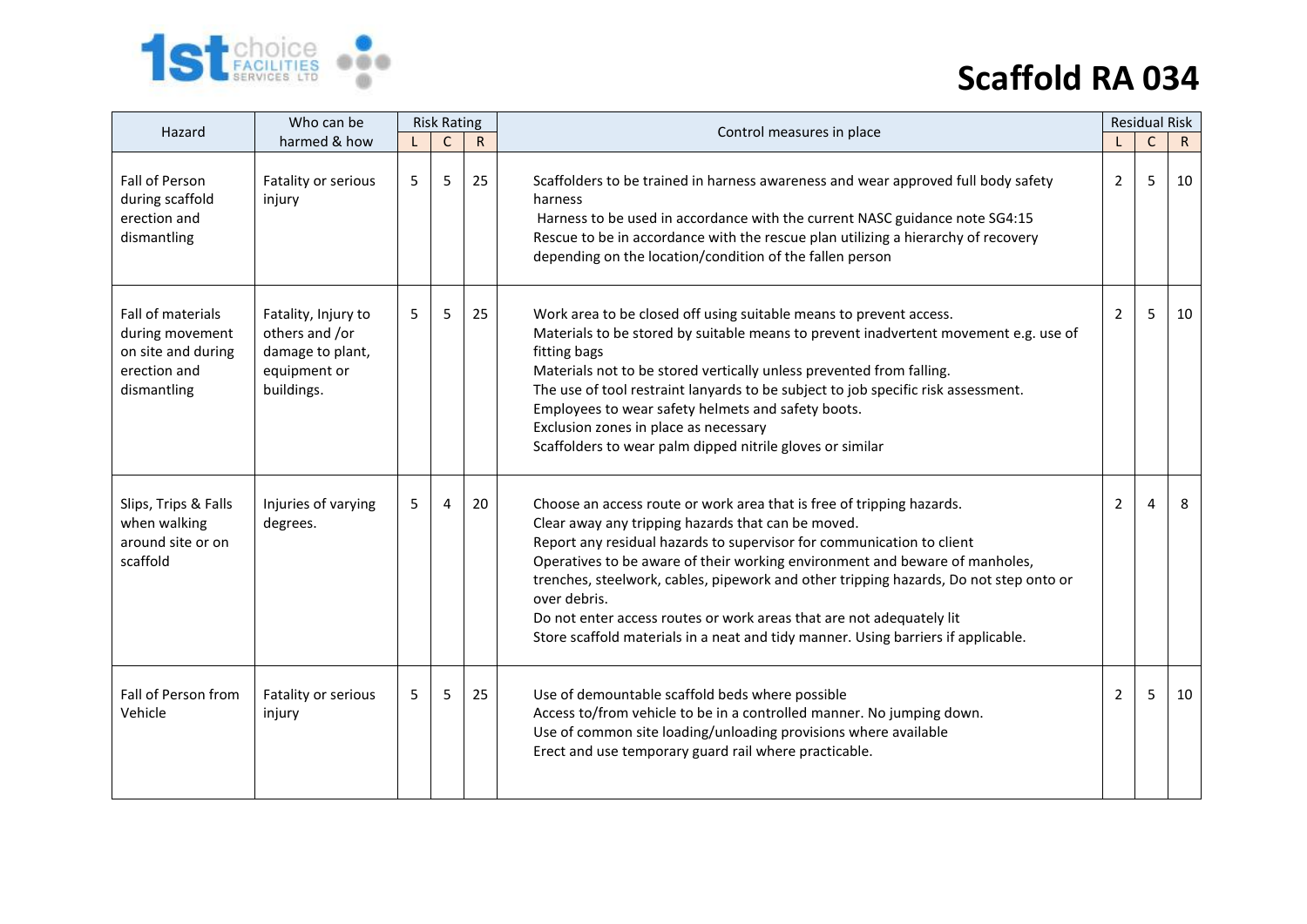

| Who can be<br>Hazard                                                                                           |                                                  | <b>Risk Rating</b> |              |              | Control measures in place                                                                                                                                                                                                                                                                                                                                                                                                             |                | <b>Residual Risk</b> |              |
|----------------------------------------------------------------------------------------------------------------|--------------------------------------------------|--------------------|--------------|--------------|---------------------------------------------------------------------------------------------------------------------------------------------------------------------------------------------------------------------------------------------------------------------------------------------------------------------------------------------------------------------------------------------------------------------------------------|----------------|----------------------|--------------|
|                                                                                                                | harmed & how                                     |                    | $\mathsf{C}$ | $\mathsf{R}$ |                                                                                                                                                                                                                                                                                                                                                                                                                                       |                | $\mathsf{C}$         | $\mathsf{R}$ |
| <b>Manual Handling</b><br>during loading/<br>unloading vehicles<br>and movement of<br>materials around<br>site | Back,<br>ligament/tendon,<br>muscular, injuries. | 4                  | 5            | 20           | Each person will have received instruction in manual handling techniques used in<br>scaffolding and will adhere to SG6:15.<br>Mechanical assistance to be used if available for loading/unloading vehicles and<br>moving/lifting to/from work area if available e.g. Crane; FLT, HGV, Tractor/Trailer etc.<br>Materials to be raised and lowered by passing hand to hand with good communication<br>or by use of a gin wheel and rope | $\overline{2}$ | 5                    | 10           |
| Contact with site<br>vehicles                                                                                  | Fatality or serious<br>injury                    | 5                  | 5            | 25           | Materials to be delivered/collected from site via agreed traffic routes<br>A banksman to be used for reversing vehicles.<br>Employees to keep to agreed pedestrian routes and road crossing points where<br>applicable.<br>Employees to be aware of vehicle movements when walking on or adjacent to areas<br>used by site vehicles                                                                                                   | 2              | 5                    | 10           |
| Fragile Roof<br>Working                                                                                        | Fatality or serious<br>injury                    | 5                  | 5            | 25           | Supervisor to establish a safe working method which may include: - Youngman boards,<br>span decks, roof ladders, full boarding, fall arrest equipment etc. Reference must be<br>made to HS (G) 33 Roof Work Prevention of Falls.                                                                                                                                                                                                      | $\overline{2}$ | 5                    | 10           |
| Unauthorised use<br>by other persons                                                                           | Fatality or serious<br>injury                    | 5                  | 5            | 25           | At the start of the erection process an incomplete sign must be displayed at the access<br>point (ladder or stairs).<br>When leaving site/ completing the day's work, unless the site is secured access to the<br>scaffold must be barred, Stairs removed or blocked, ensure signage is in place stating do<br>not use.<br>Scaffold tag or hand over certificate must detail the specified use the scaffold has been<br>built for.    | 2              | 5                    | 10           |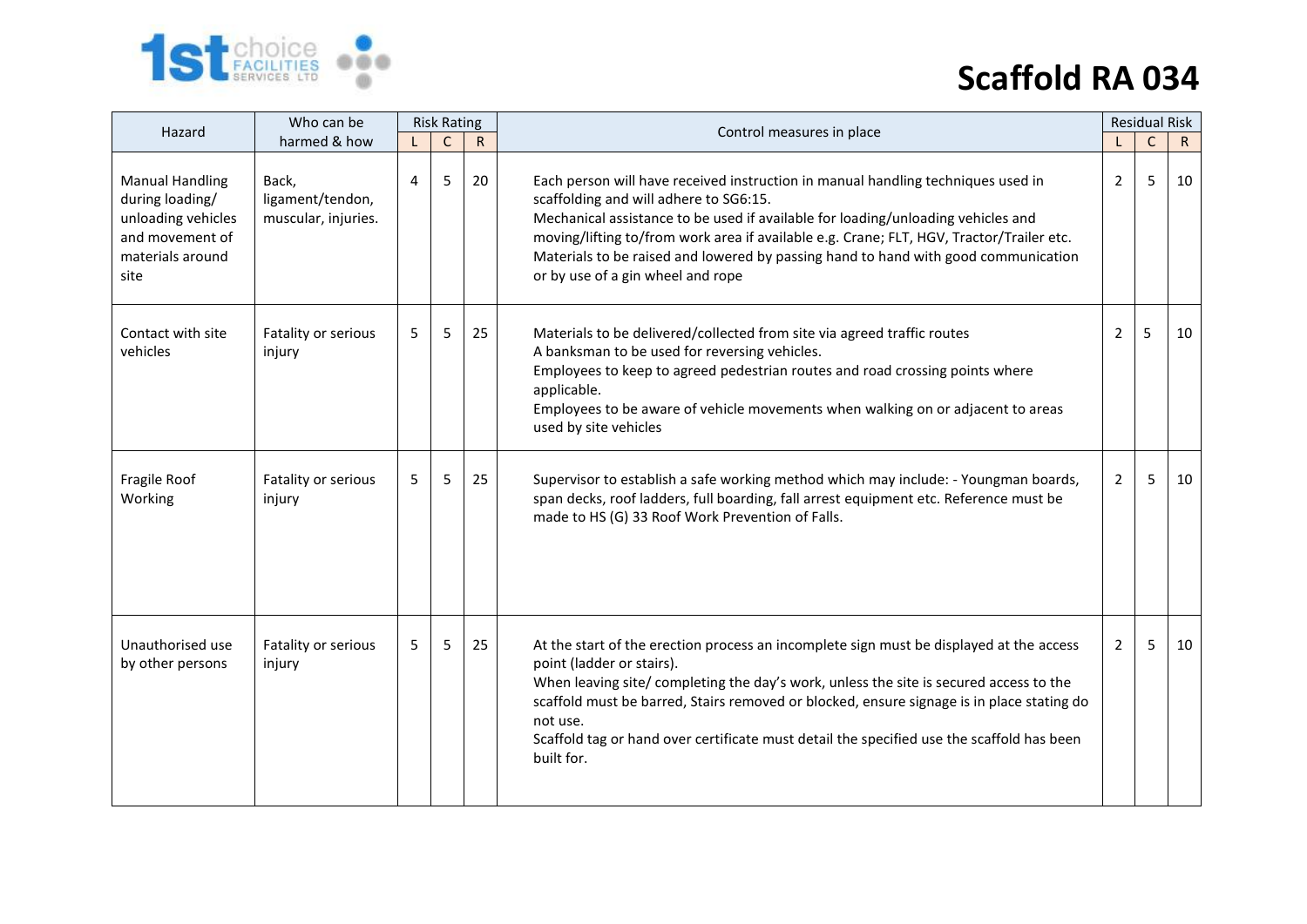

| Who can be<br>Hazard                                                 |                                                                                                                                     | <b>Risk Rating</b> |              |              | Control measures in place                                                                                                                                                                                                                                                                                                                                                   |                | <b>Residual Risk</b> |              |
|----------------------------------------------------------------------|-------------------------------------------------------------------------------------------------------------------------------------|--------------------|--------------|--------------|-----------------------------------------------------------------------------------------------------------------------------------------------------------------------------------------------------------------------------------------------------------------------------------------------------------------------------------------------------------------------------|----------------|----------------------|--------------|
|                                                                      | harmed & how                                                                                                                        |                    | $\mathsf{C}$ | $\mathsf{R}$ |                                                                                                                                                                                                                                                                                                                                                                             |                | $\mathsf{C}$         | $\mathsf{R}$ |
| Interaction with<br>clients active plant                             | Fatality or serious<br>injury                                                                                                       | 5                  | 4            | 20           | Comply with Permit to Work.<br>Keep away from levers, gauges, valves etc.<br>Barrier off active plant areas                                                                                                                                                                                                                                                                 | 2              | 4                    | 8            |
| Environnemental<br>conditions (hot,<br>cold, Wind, Rain<br>Sun etc.) | Falls of personnel<br>or material from<br>height resulting in<br>injury. Potential for<br>ill health through<br>cold / sunburn etc. | 4                  | 4            | 16           | Supervisor shall monitor the working conditions to ensure that employees are not put at<br>risk.<br>Wet weather gear shall be used if appropriate, however supervisor will determine when<br>work will cease<br>Suspend working where weather conditions prohibit safe working                                                                                              | $\overline{2}$ | 3                    | 6            |
| Contact with<br>electricity                                          | Fatality or serious<br>injury                                                                                                       | 4                  | 5            | 20           | Where electricity is present locally, minimum clearance to live equipment shall be<br>established with the client by the supervisor in line with form GS6 (Scaffolding and<br>Power lines)<br>Where equipment is isolated to allow access for scaffolding activities the client shall<br>demonstrate that the equipment is DEAD, Lockout-tagout (LOTO) or locked and tagged | 1              | 5                    | 5            |
| Behaviour                                                            | Serious injury /<br>fatality                                                                                                        | 4                  | 5            | 20           | Operatives must always be vigilant and look out for and act on any behavior they deem<br>to be inappropriate. Guidance must be available from supervisors, charge hands to the<br>more inexperienced members of the squad to enable them to identify possible hazards.                                                                                                      | $\overline{2}$ | 5                    | 10           |